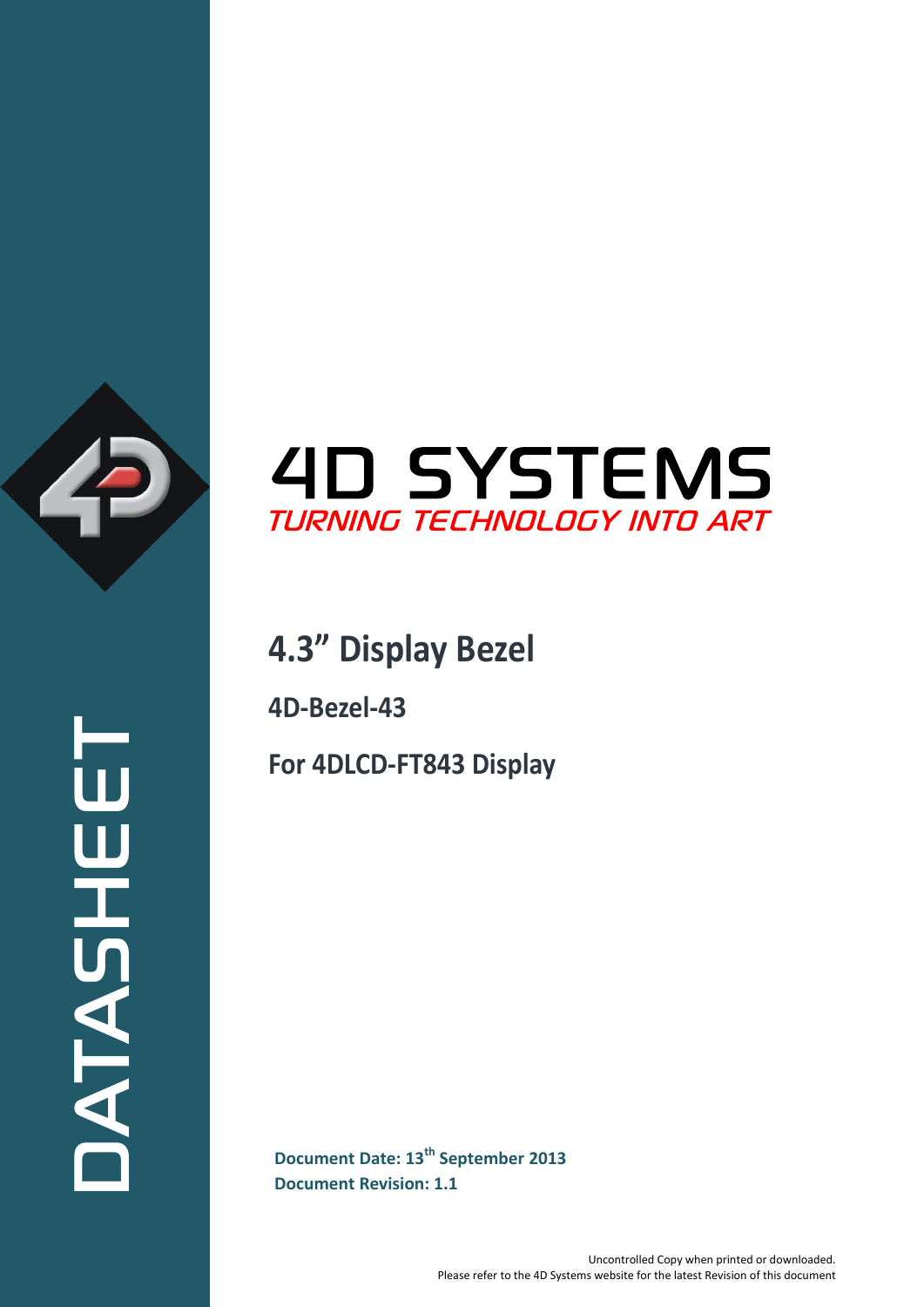## Contents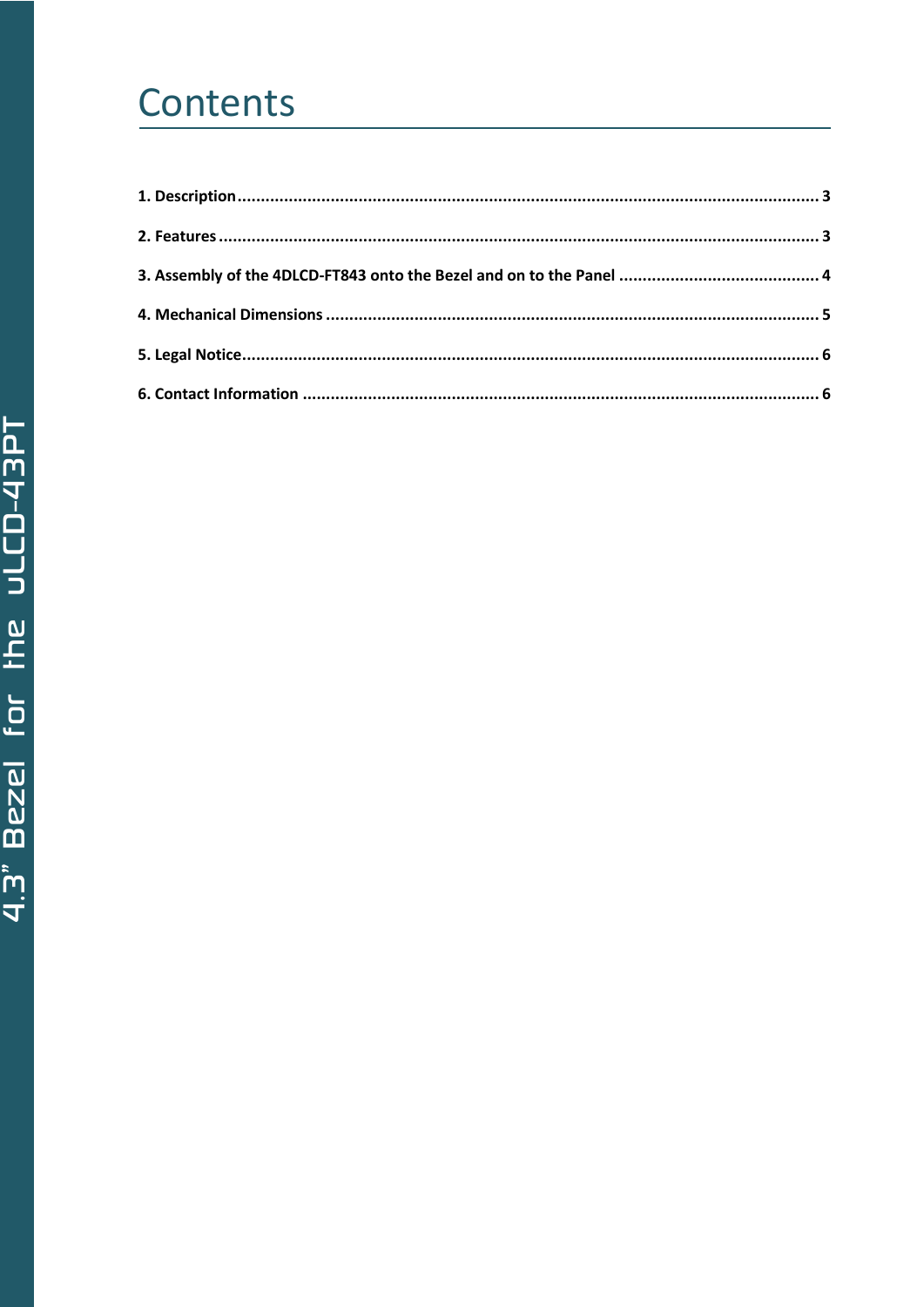#### <span id="page-2-0"></span>**1. Description**

The 4D Systems 4.3" Display Bezel is a plastic bezel for the 4DLCD-FT843 display.

This bezel provides a sleek cover to the 4DLCD-FT843 display, and also providing an easy method to panel mount the display into an enclosure. The bezel mounts the display, while also providing a mounting solution into a panel, keeping all securely together.

Spring clips attach to the bezel in four locations, and hold it tightly to the enclosure/wall panel, offering a range of panel thickness from 1mm to 2.5mm without the need to add washers. If a panel thicker than 2.5mm is required, washers can be placed under the spring clip, however this is not recommended practice.

Please Note, this bezel is only designed for indoor use. It is not weather tight, nor does it offer any IP rating. It should only be used indoors in clean environments as it offers little protection to the circuitry of moisture or particles.

Bezels are available in Black or White.



**Bare 4.3" Bezel - Front**



**Bare 4.3" Bezel - Back**

#### <span id="page-2-1"></span>**2. Features**

- Plastic 4.3" Bezel designed for panel mounting the 4DLCD-FT843
- Simple cut-out required, no mounting holes requires to be drilled in the panel
- Brass mounting inserts in the rear of the bezel
- 4x Spring Clips for attaching the bezel to the panel
- 8x M2 mounting screws and washers included
- 1x Bezel backing tape to attach Bezel to panel (Optional)



**4DLCD-FT843 Mounted in 4.3" Bezel - Back**



**4DLCD-FT843 Mounted in 4.3" Bezel - Front**

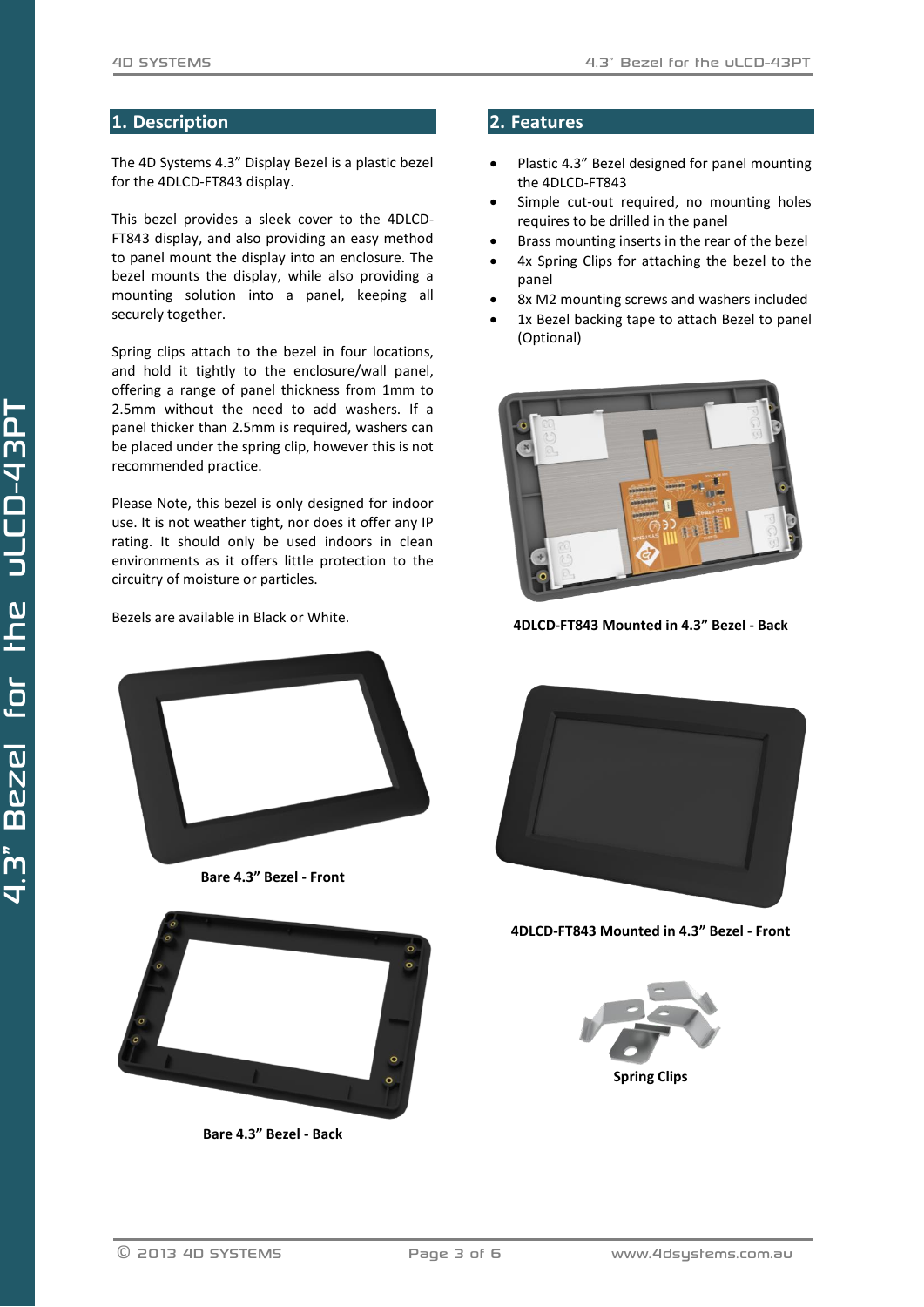#### <span id="page-3-0"></span>**3. Assembly of the 4DLCD-FT843 onto the Bezel and on to the Panel**

- 1) Attach the four plastic corner plates to the back of the display, where the indent 'PCB' lettering is facing upwards. Note the short corner plate goes on the bottom right corner as depicted in the image below.
- 2) Place the 4DLCD-FT843 with corner places attached face down into the bezel, taking care of the orientation of the display so the mounting tabs of the corner plates line up with the brass inserts in the bezel.
- 3) Insert 4 of the screws with 4 of the washers into the mounting tabs to secure the display on the bezel. Nip the screws up but take care not to over tighten or damage may be done to the bezel.
- 4) If desired, the supplied double sided backing tape can be carefully attached to the rim of the bezel, to help seal and secure the bezel to the panel. This is optional.
- 5) Place the assembled bezel into the Panel/Enclosure, taking note of the orientation of the display.
- 6) Place a washer on one of the remaining screws, followed by a spring clip, and attach to one of the brass inserted holes on the bezel, allowing the spring clip to work against the panel, holding the bezel firmly in place.
- 7) Repeat for the remaining screws.
- 8) The bezel should now be securely fitted to the panel, and the 4DLCD-FT843 should be securely fitted to the bezel.
- 9) Customers' application board can then be mounted to the corner plates or directly onto the back of the LCD, and attach to the flex of the 4DLCD-FT843.



**4DLCD-FT843 secured to the 4.3" Bezel, and Bezel secured to the Panel/Enclosure using the four spring clips**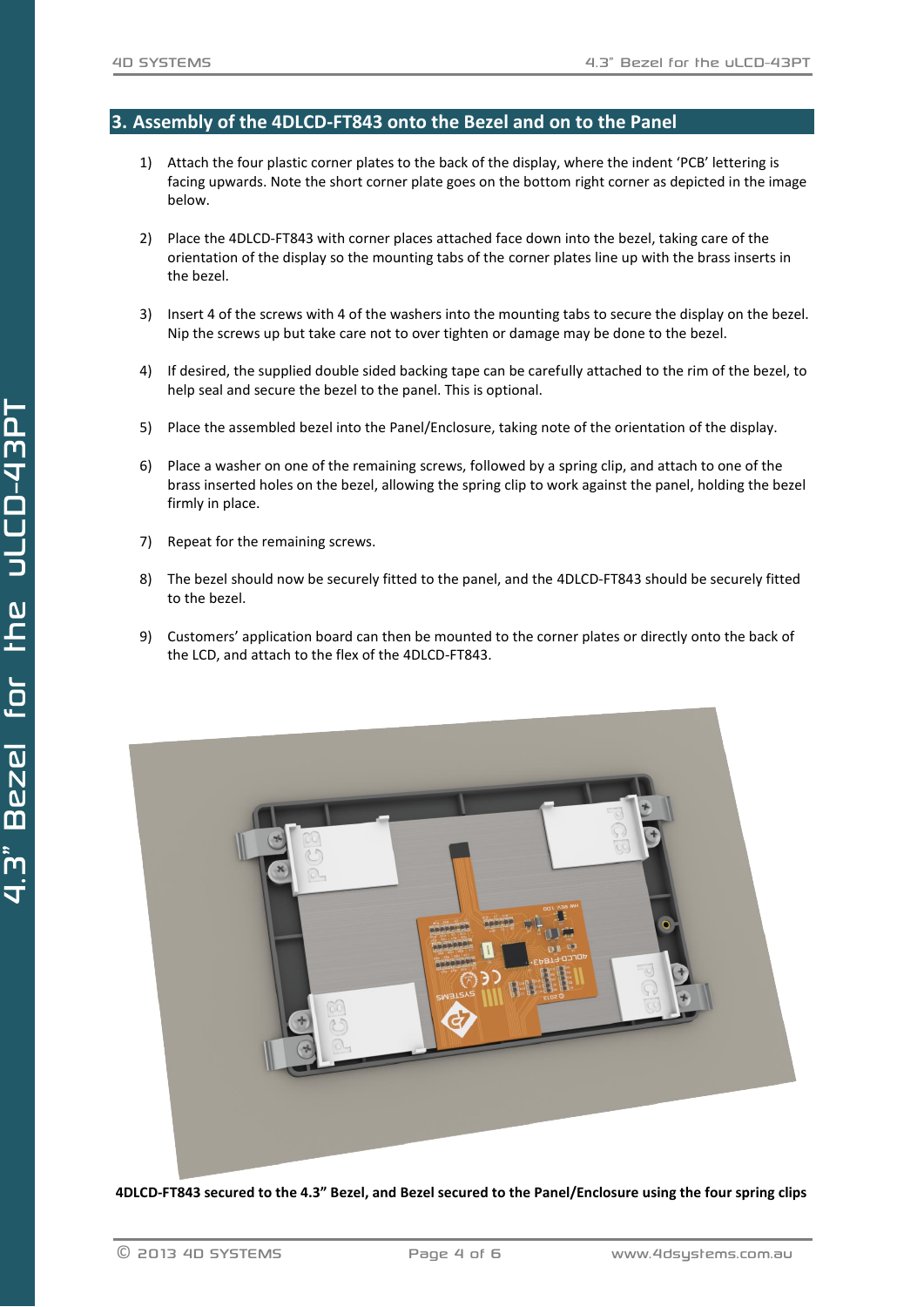### **4. Mechanical Dimensions**

<span id="page-4-0"></span>